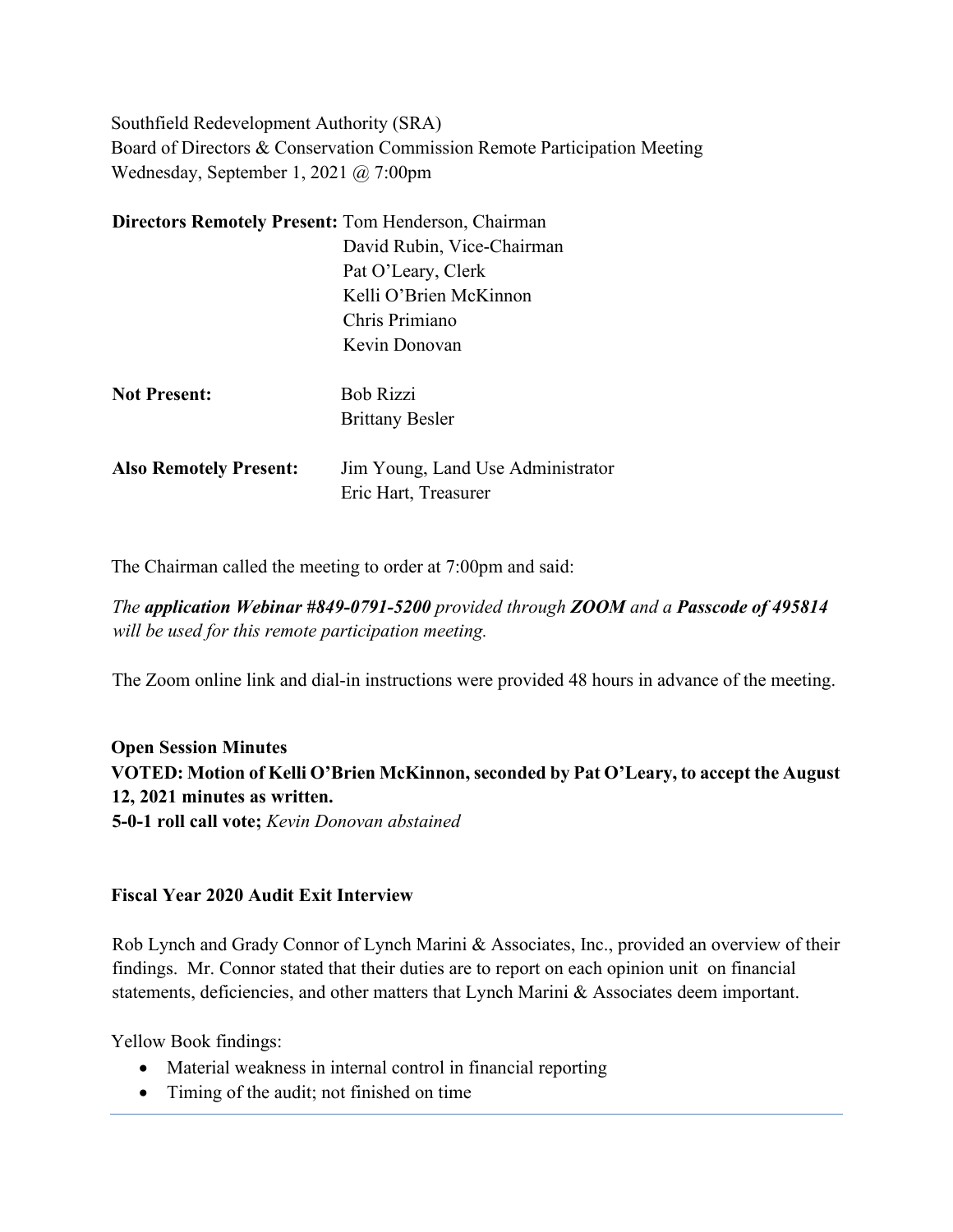• Lack of segregation of duties due to limited personnel

Mr. Donovan said he wanted his questions entered into the record to show effort is being made to address material weaknesses:

- In regards to material weakness in internal financial control, additional personnel is not possible due to financial constraints
- Would it be appropriate to require, at the first meeting of the month, a monthly revenue and expenditure report, along with a quarterly flash-review by an independent firm?
- If we are not adhering to minimum standards, a mechanism is needed to address shortfalls.

Mr. Lynch said it would need to be a comprehensive approach; a risk assessment would be needed.

Mr. Donovan asked if the Board could discuss, at a future meeting, a policy statement to begin requiring a Monthly Revenue and Expenditure report.

Chairman Henderson recommended the creation of a financial oversight sub-committee that would report back to the Board. He also suggested the Advisory Board meet quarterly instead of yearly.

Mr. Donovan said, regarding the past issue of water and sewer, the SRA has a verbal agreement with Weymouth on the collection of water and sewer revenue, yet the SRA is still responsible for the maintenance, with no funding coming from Weymouth. He asked if the verbal agreement should be put in writing; Mr. Connor agreed.

Mr. Donovan asked if the Enterprise Fund could be put on a priority list, and if 'financial oversight' could be put on a future agenda.

Ms. O'Leary asked about staffing numbers; Mr. Hart said the DOR has stated there is an additional financial person needed. Currently, Brittany Besler, CPA, is reviewing bank reconciliations, and Mr. Young receives and tracks all revenue received by check before it goes to Mr. Hart.

**VOTED: Motion of Kelli O'Brien McKinnon, seconded by Dave Rubin, to accept the Independent Auditor's Report. 6-0-0 unanimous roll call vote**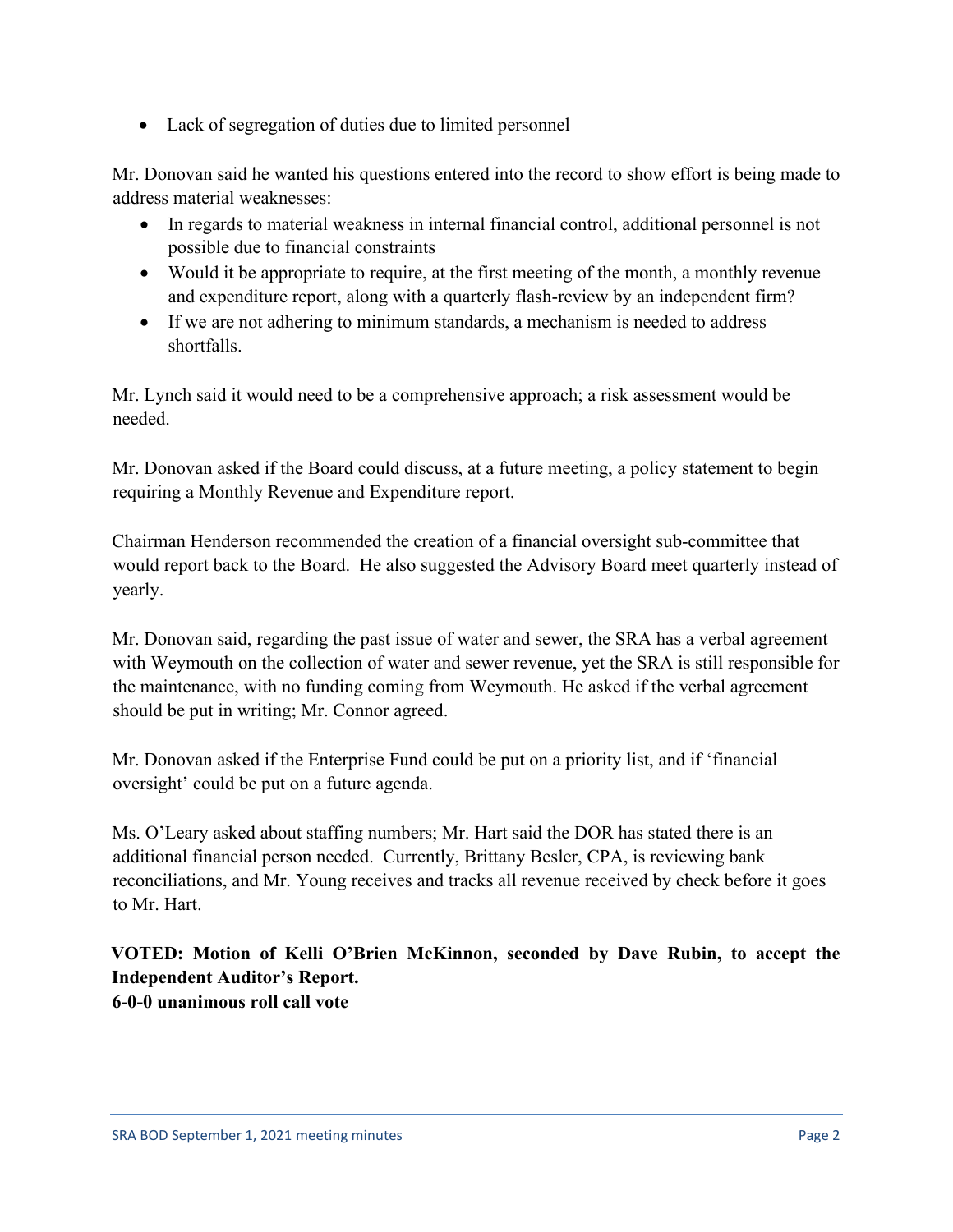# **Conservation Commission Measure 21-11 Woodstone Crossing (formerly Transit Village)**

-Certificate of Compliance Woodstone Crossing; MassDEP File # SE081-1157

-Certificates of Compliance (COC) Brookfield Village (formerly Winterwoods); MassDEP File #'s SE081-1161, and SE081-1162

Mr. Young said these COC's are for construction of the two Pulte Homes projects that were completed in late 2018 to early 2019. He explained that the Brookfield Village Homeowners Association questioned some work, some of which was within Conservation Commission jurisdiction (functioning of the wet detention pond, and the condition of the walking trails). Mr. Young stated that the outstanding items have been completed and the Board has received the related approvals from Mr. Ivas and Amory Engineering.

# **Measure 21-11**

**VOTED: Motion made by Kevin Donovan, seconded by Kelli O'Brien McKinnon, that the Conservation Commission issue Certificates of Compliance for Mass DEP File #s SE 081- 1157, with condition #'s 66, 68 & 69 as on-going; SE081-1161, with conditions #s 63, 65 & 66 as on-going; and SE081-1162, with conditions #s 61, 63 & 64 as on-going 6-0-0 unanimous roll call vote**

# **Status of transfer of remining Navy-owned property**

Mr. Young stated that he hopes to receive three deeds (three parcels totaling approximately 23 acres) from Navy for the Board to consider at the next meeting so that the subject property can be conveyed to the SRA , prior to September 30, 2021.

Mr. Donovan asked:

- What is the likelihood of the remaining FOST parcels being transferred; Mr. Young said the Navy is willing to transfer to SRA, and that the Navy hopes to have completed the FOST (Finding of Suitability to Transfer) process on most of the remaining parcels in 2022.
- Has the Navy done anything on PFAS?; Mr. Young said the Navy is making progress on this front, especially in evaluating the nature and extent of PFAS.

Ms. O'Leary asked if Dave Barney (Navy) could come to the next meeting; Mr. Young will reach out.

# **Treasurer's Report:** none